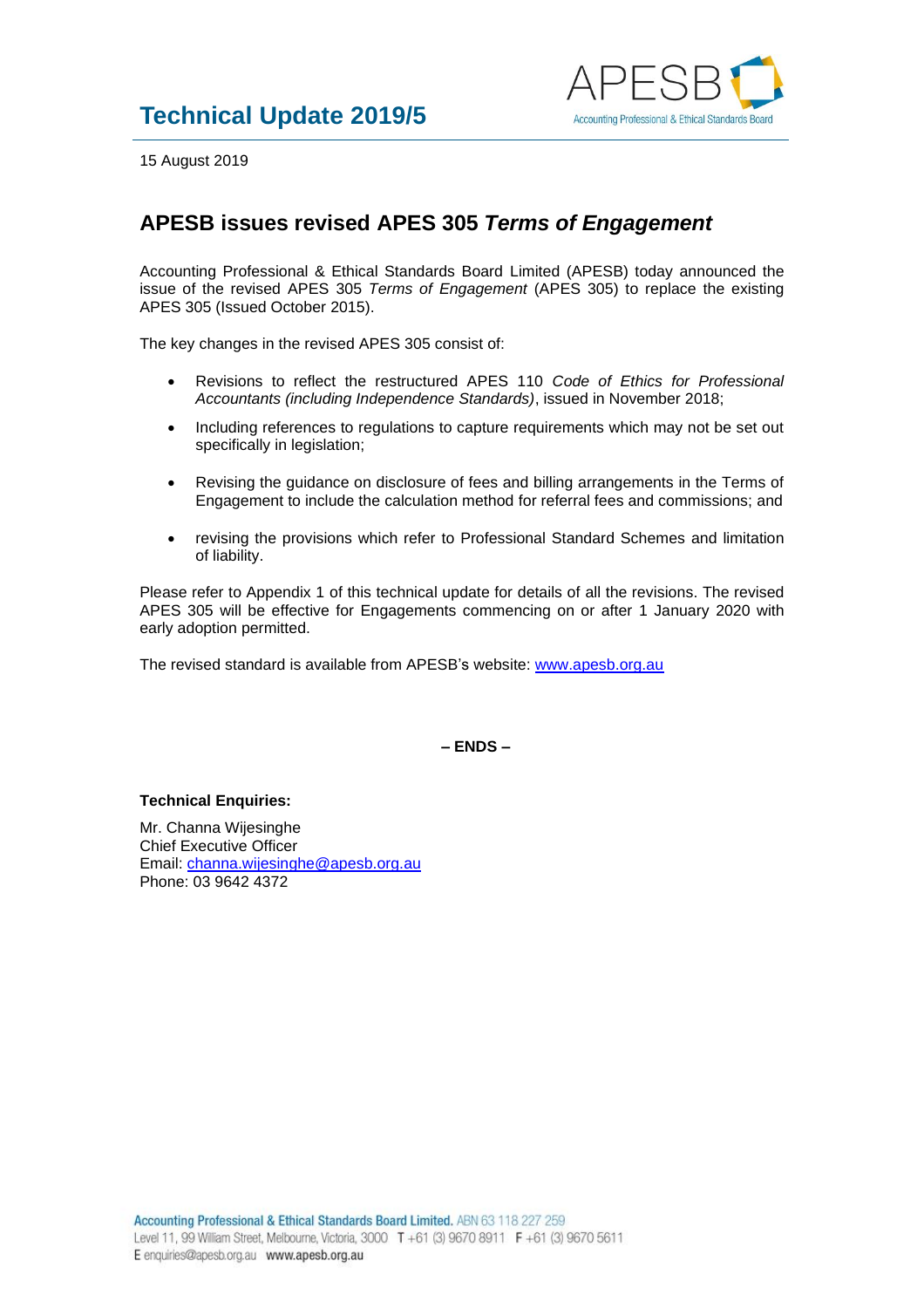## **Appendix 1**

## **Revision to APES 305 (Issued October 2015)**

Accounting Professional & Ethical Standards Board Limited (APESB) has approved the following revisions to APES 305 *Terms of Engagement* which was originally issued in December 2007 and revised in June 2009, March 2013 and October 2015.

| <b>Paragraph/Section</b><br><b>Reference</b> | <b>Revisions</b>                                                                                                                                                                                                                                                                                                                                                                                                                                                                                                                                                                                                                                                                                                                                                                                                                                                                                                               |
|----------------------------------------------|--------------------------------------------------------------------------------------------------------------------------------------------------------------------------------------------------------------------------------------------------------------------------------------------------------------------------------------------------------------------------------------------------------------------------------------------------------------------------------------------------------------------------------------------------------------------------------------------------------------------------------------------------------------------------------------------------------------------------------------------------------------------------------------------------------------------------------------------------------------------------------------------------------------------------------|
| 1.2                                          | Accounting Professional & Ethical Standards Board Limited (APESB) has<br>revised professional standard APES 305 Terms of Engagement (the<br>Standard), which is effective for Engagements commencing on or after 1<br>January 2016 2020 and supersedes APES 305 Terms of Engagement<br>issued in March 2013 October 2015. Earlier adoption of this Standard is<br>permitted.                                                                                                                                                                                                                                                                                                                                                                                                                                                                                                                                                   |
| 1.3                                          | APES 305 sets the standards in respect of Terms of Engagement for<br>Members in Public Practice in the provision of quality and ethical<br>Professional Services to Clients. The mandatory requirements of this<br>Standard are in bold-type, preceded or followed by discussion or<br>explanations in normal type. APES 305 should be read in conjunction with<br>other professional duties of Members, and any legal obligations that may<br>apply. In some instances there are specific standards applicable to<br>Members in Public Practice issued by other standard setting bodies or<br>specific requirements of statutes in respect of Terms of Engagement, for<br>example ASA 210 Agreeing the Terms of Audit Engagements issued by<br>the Auditing and Assurance Standards Board which governs audit<br>Engagements. Compliance with these other standards or statutes should<br>result in compliance with APES 305. |
| 1.5                                          | Members in Public Practice practising outside of Australia shall<br>follow the provisions of APES 305 to the extent to which they are not<br>prevented from so doing by specific requirements of local laws<br>and/or regulations.                                                                                                                                                                                                                                                                                                                                                                                                                                                                                                                                                                                                                                                                                             |
| 1.6                                          | Members in Public Practice shall be familiar comply with relevant<br>other applicable Professional Standards and be familiar with<br>relevant guidance notes when providing Professional Services. All<br>Members shall comply with the fundamental principles outlined in<br>the Code.                                                                                                                                                                                                                                                                                                                                                                                                                                                                                                                                                                                                                                        |
| $\overline{2}$                               | Defined terms are shown in the body of the Standard in title case.                                                                                                                                                                                                                                                                                                                                                                                                                                                                                                                                                                                                                                                                                                                                                                                                                                                             |
|                                              | For the purpose of this Standard:                                                                                                                                                                                                                                                                                                                                                                                                                                                                                                                                                                                                                                                                                                                                                                                                                                                                                              |
| $\overline{2}$                               | <b>Code</b> means APES 110 Code of Ethics for Professional Accountants<br>(including Independence Standards).                                                                                                                                                                                                                                                                                                                                                                                                                                                                                                                                                                                                                                                                                                                                                                                                                  |
| $\overline{2}$                               | <b>Engagement Document</b> means the document (i.e. letter, agreement or<br>any other appropriate means) in which the Terms of Engagement are<br>specified in a written form Writing.                                                                                                                                                                                                                                                                                                                                                                                                                                                                                                                                                                                                                                                                                                                                          |
| 2                                            | <b>Firm</b> means:                                                                                                                                                                                                                                                                                                                                                                                                                                                                                                                                                                                                                                                                                                                                                                                                                                                                                                             |
|                                              | aA sole practitioner, partnership, corporation or other entity of<br>(a)<br>professional accountants;                                                                                                                                                                                                                                                                                                                                                                                                                                                                                                                                                                                                                                                                                                                                                                                                                          |
|                                              | entity that controls such parties, through ownership,<br>(b)<br><u>aA</u> n<br>management or other means;                                                                                                                                                                                                                                                                                                                                                                                                                                                                                                                                                                                                                                                                                                                                                                                                                      |
|                                              | aAn entity controlled<br>by such parties, through ownership,<br>(c)                                                                                                                                                                                                                                                                                                                                                                                                                                                                                                                                                                                                                                                                                                                                                                                                                                                            |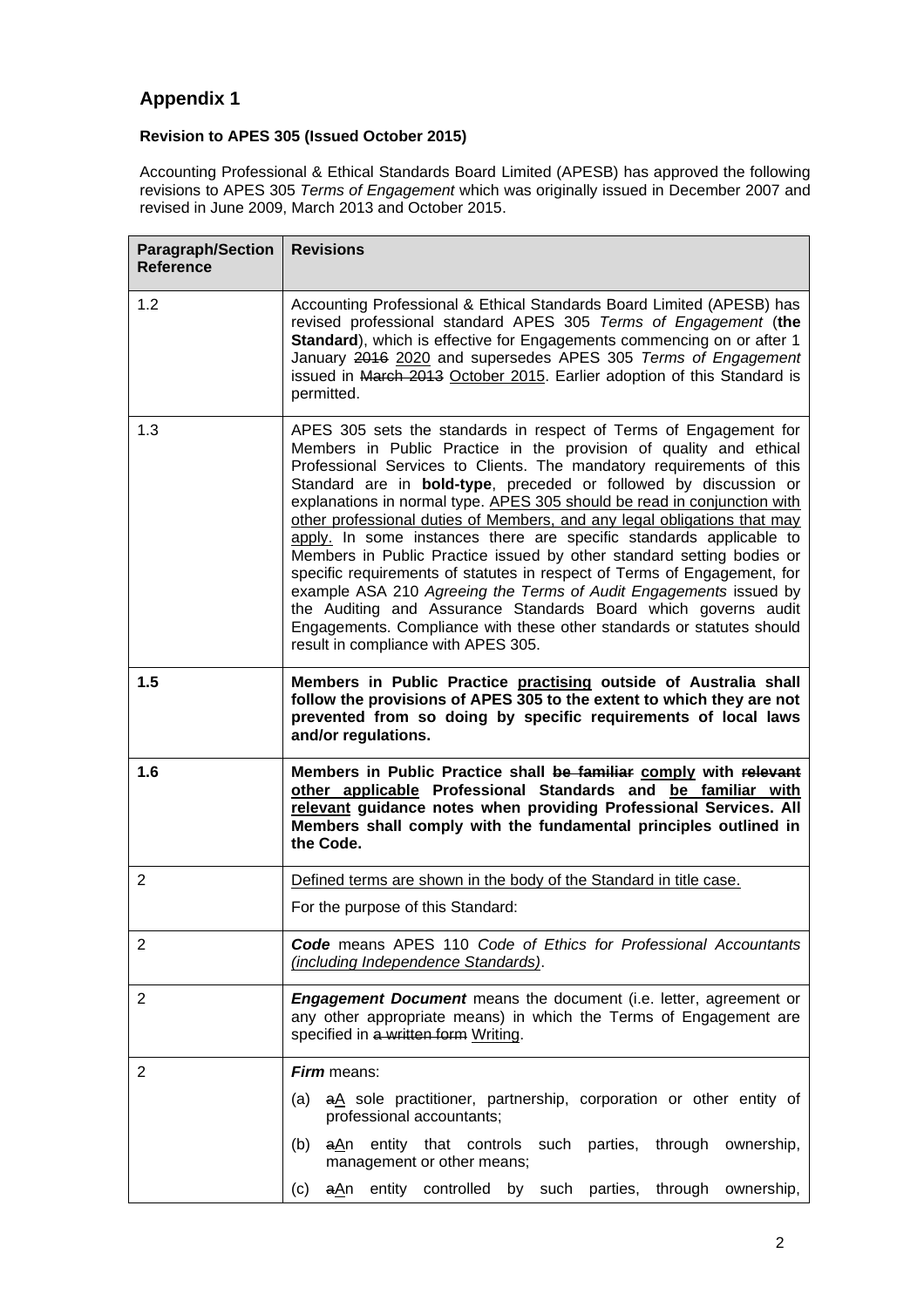| <b>Paragraph/Section</b><br><b>Reference</b> | <b>Revisions</b>                                                                                                                                                                                                                                                                                                                                                                          |
|----------------------------------------------|-------------------------------------------------------------------------------------------------------------------------------------------------------------------------------------------------------------------------------------------------------------------------------------------------------------------------------------------------------------------------------------------|
|                                              | management or other means; or                                                                                                                                                                                                                                                                                                                                                             |
|                                              | aAn Auditor-General's office or department.<br>(d)                                                                                                                                                                                                                                                                                                                                        |
| $\overline{2}$                               | Member in Public Practice means a Member, irrespective of functional<br>classification (e.g. for example, audit, tax or consulting) in a Firm that<br>provides Professional Services. This term is also used to refer to a Firm of<br>Members in Public Practice and means a practice entity and a participant<br>in that practice entity as defined by the applicable Professional Body. |
| 2                                            | Professional Activity means an activity requiring accountancy or related<br>skills undertaken by a Member, including accounting, auditing, taxation,<br>management consulting, and financial management.                                                                                                                                                                                  |
| $\overline{2}$                               | <b>Professional Standards</b> means all Sstandards issued by Accounting<br>Professional & Ethical Standards Board Limited and all professional and<br>ethical requirements of the applicable Professional Body.                                                                                                                                                                           |
| $\overline{2}$                               | <b>Writing</b> means a mode of representing or reproducing words in a visible<br>form and includes words in an electronic format capable of being<br>converted to printed text.                                                                                                                                                                                                           |
| 3.3                                          | It is in the interests of both the Client and Member in Public Practice that<br>the Member in Public Practice documents and communicates the Terms<br>of Engagement, preferably before its commencement the Engagement<br>commences, to avoid misunderstandings with respect to the Engagement.                                                                                           |
| 3.5                                          | The Terms of Engagement Engagement Document need not be in the<br>form of a letter or agreement. For example, a standard format handout,<br>brochure, leaflet or electronic communication is also acceptable.                                                                                                                                                                             |
| 3.6                                          | The objectives and scope of some Engagements are established by law.<br>Documentation of the Terms of Engagement cannot reduce obligations<br>imposed by law. Where the Engagement is undertaken under Sstatute, a<br>Member in Public Practice should refer to the applicable provisions of the<br>law in the Engagement Document.                                                       |
| 4.4                                          | Scope of the Engagement: Pertinent details of such matters as:                                                                                                                                                                                                                                                                                                                            |
|                                              | time periods covered by the Engagement;<br>(a)                                                                                                                                                                                                                                                                                                                                            |
|                                              | period of appointment and time schedules;<br>(b)                                                                                                                                                                                                                                                                                                                                          |
|                                              | references to any legislation, regulations, Professional Standards,<br>(c)<br>accounting or auditing and assurance standards that may be<br>relevant to the Engagement;                                                                                                                                                                                                                   |
|                                              | any limitations on the conduct of the Engagement including scope<br>(d)<br>limitations and limitations arising from legal or professional and<br>ethical requirements;                                                                                                                                                                                                                    |
|                                              | Client operations or procedures to be included in the Engagement;<br>(e)<br>and                                                                                                                                                                                                                                                                                                           |
|                                              | details of information to be provided by the Client.<br>(f)                                                                                                                                                                                                                                                                                                                               |
|                                              | The Member in Public Practice should consider the implications of a<br>recurring Engagement when documenting the details noted above.                                                                                                                                                                                                                                                     |
|                                              |                                                                                                                                                                                                                                                                                                                                                                                           |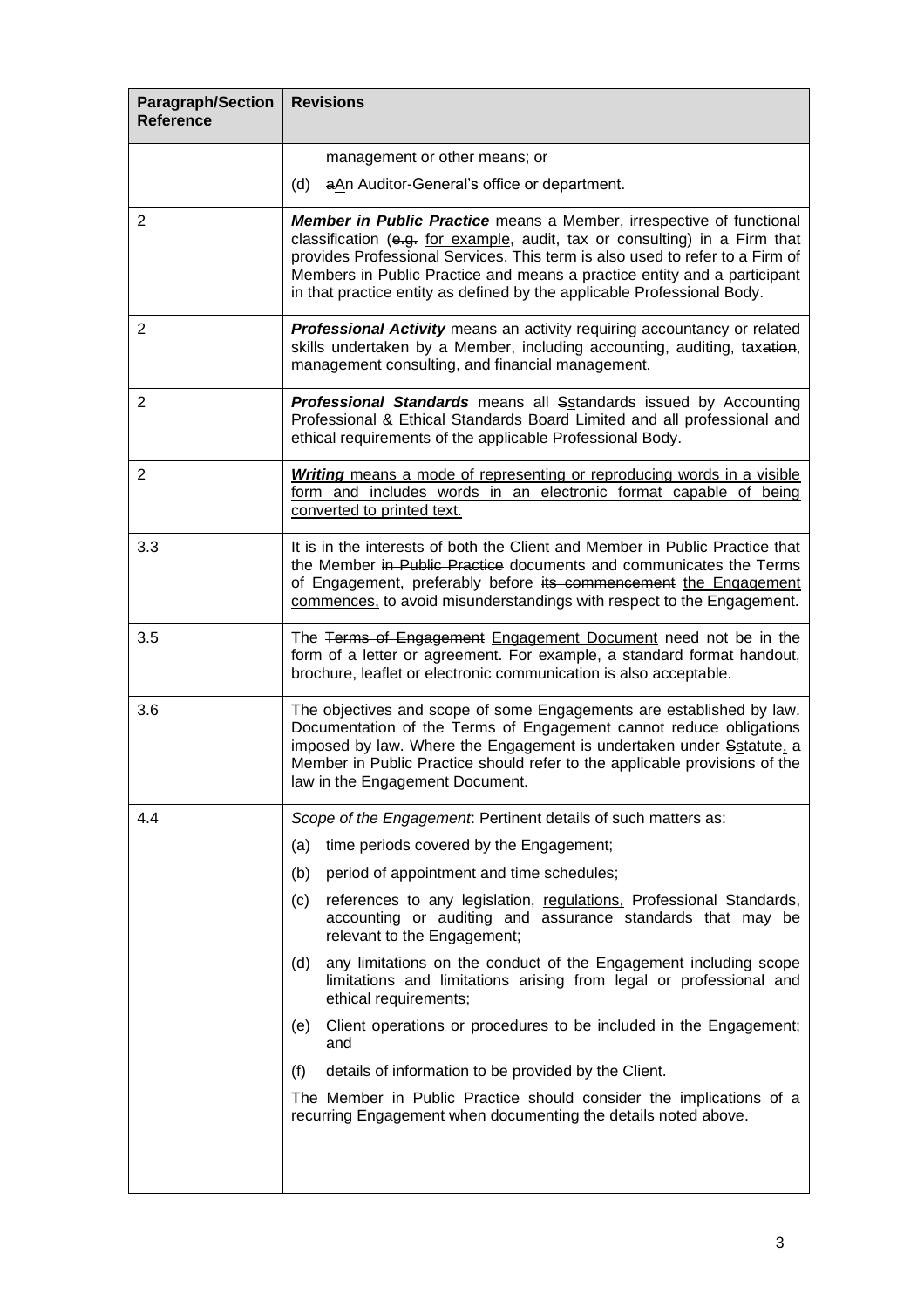| Paragraph/Section<br><b>Reference</b> | <b>Revisions</b>                                                                                                                                                                                                                                                                                                                                                                                                                                                                                                                                                |
|---------------------------------------|-----------------------------------------------------------------------------------------------------------------------------------------------------------------------------------------------------------------------------------------------------------------------------------------------------------------------------------------------------------------------------------------------------------------------------------------------------------------------------------------------------------------------------------------------------------------|
| 4.5                                   | Engagement output: Details of reports or other anticipated outputs,<br>including:                                                                                                                                                                                                                                                                                                                                                                                                                                                                               |
|                                       | (a) expected timing;                                                                                                                                                                                                                                                                                                                                                                                                                                                                                                                                            |
|                                       | (b)<br>the intended use and distribution of reports; and                                                                                                                                                                                                                                                                                                                                                                                                                                                                                                        |
|                                       | the nature of any anticipated disclaimer or arrangement that limits<br>(c)<br>the liability of the Member in Public Practice (for example,<br>appropriate limitation of liability clauses for Members in Public<br>Practice participating in Professional Standards Legislation<br>schemes) with respect to the Client or any other user of the results of<br>the Engagement.                                                                                                                                                                                   |
| 4.6                                   | Relative responsibilities: Responsibilities agreed upon, detailing those<br>acknowledged to be the responsibility of:                                                                                                                                                                                                                                                                                                                                                                                                                                           |
|                                       | the Member in Public Practice, including reference to relevant<br>(a)<br>confidentiality requirements and the impact of them on the quality<br>review program of the relevant Professional Body to which the<br>Member in Public Practice belongs, and the Member's obligations on<br>responding to actual or suspected non-compliance with laws and<br>regulations (NOCLAR);                                                                                                                                                                                   |
|                                       | the Client, noting the fact that the Client is responsible for the<br>(b)<br>completeness and accuracy of information supplied to the Member in<br>Public Practice; and                                                                                                                                                                                                                                                                                                                                                                                         |
|                                       | any third party.<br>(c)                                                                                                                                                                                                                                                                                                                                                                                                                                                                                                                                         |
| 4.8                                   | Fees and billing arrangements: Reference to the basis and calculation of<br>fees (e.g. for example, time based billing, fixed price contracts, referral<br>fees and commissions, contingent fee arrangements or other similar<br>agreement). Details of agreed upon billing schedules should also be<br>included.                                                                                                                                                                                                                                               |
| 4.9                                   | Ownership of documents: The Engagement Document should make clear<br>who owns any documents produced as a result of the Engagement or<br>provided by the Client for such a purpose including electronic data. If a<br>Member in Public Practice has a policy of seeking to exercise a right of<br>lien over such documents in the event of a dispute with the Client, this<br>policy should be disclosed in the Engagement Document communicated<br>to the Client, including the process for dealing with disputes over the lien.                               |
| 4.10                                  | Confirmation by the Client: Request for a response from the Client<br>confirming its understanding of the Terms of Engagement as outlined in<br>the Engagement Document. It is preferable for this confirmation of Client<br>acceptance of the Terms of Engagement to be obtained in a written form<br>Writing.                                                                                                                                                                                                                                                 |
| 6.                                    | <b>Limitation of liability Professional Standards Schemes</b>                                                                                                                                                                                                                                                                                                                                                                                                                                                                                                   |
| 6.1                                   | A Member in Public Practice who is participating in a limitation of<br><b>Hability Professional Standards sScheme that limits liability shall be</b><br>familiar comply with the relevant Professional Standards Legislation<br>and applicable regulations of the Professional Body. A Member in<br>Public Practice, who incorporates a limitation of liability provision in<br>the Engagement Document, shall comply with the legislation and the<br>relevant obligations (e.g. insurance, business assets, risk<br>management, quality control etc.) imposed. |